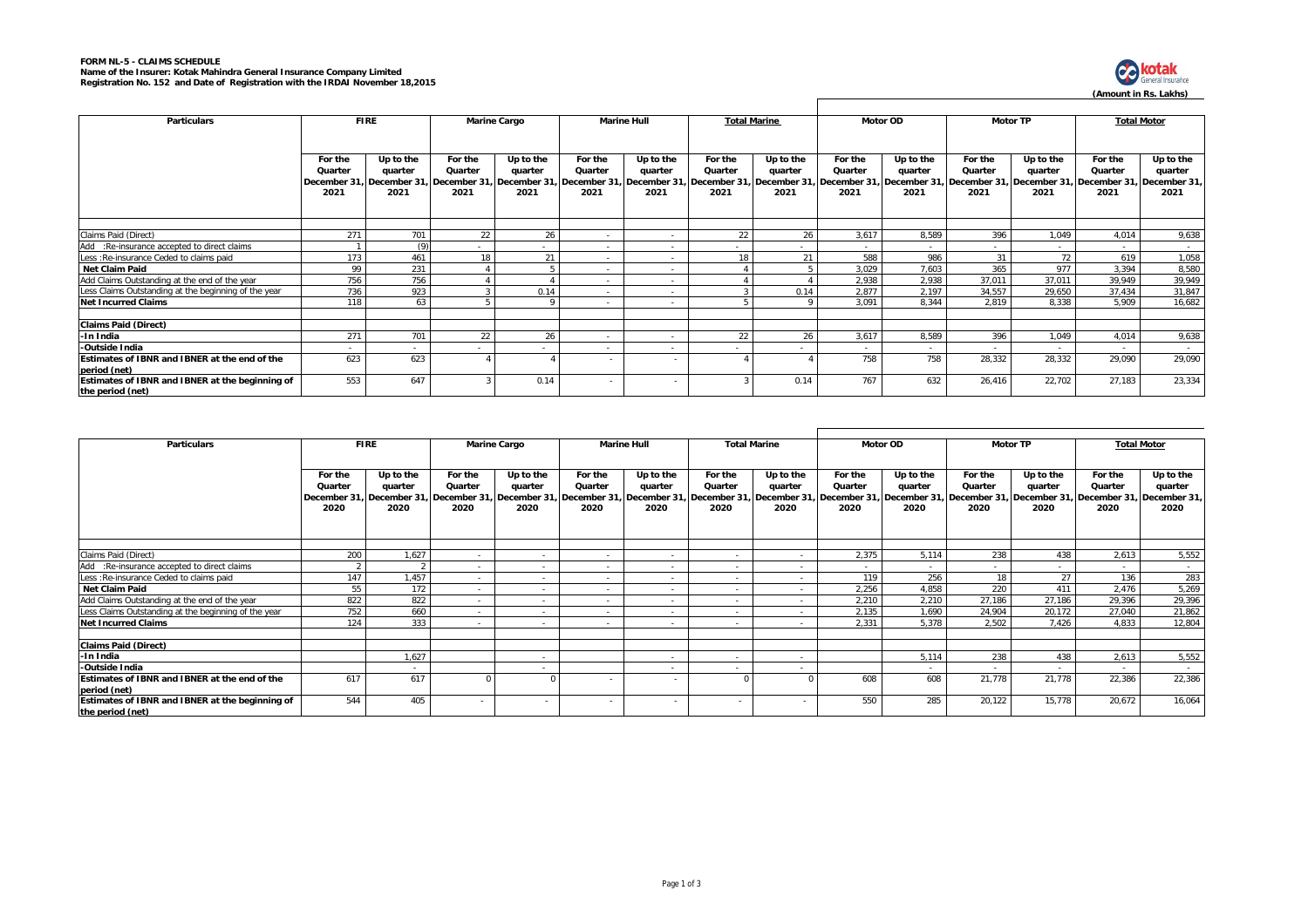

|                                                                     | <b>Miscellaneous</b>       |                              |                            |                              |                            |                              |                            |                              |                                |                              |                            |                                                                                                                                                                                                                                                                |  |  |
|---------------------------------------------------------------------|----------------------------|------------------------------|----------------------------|------------------------------|----------------------------|------------------------------|----------------------------|------------------------------|--------------------------------|------------------------------|----------------------------|----------------------------------------------------------------------------------------------------------------------------------------------------------------------------------------------------------------------------------------------------------------|--|--|
| <b>Particulars</b>                                                  | Health                     |                              | <b>Personal Accident</b>   |                              | <b>Travel Insurance</b>    |                              |                            | <b>Total Health</b>          | <b>Workmen's Compensation/</b> | <b>Employer's Liability</b>  | Public/ Product Liability  |                                                                                                                                                                                                                                                                |  |  |
|                                                                     | For the<br>Quarter<br>2021 | Up to the<br>quarter<br>2021 | For the<br>Quarter<br>2021 | Up to the<br>quarter<br>2021 | For the<br>Quarter<br>2021 | Up to the<br>quarter<br>2021 | For the<br>Quarter<br>2021 | Up to the<br>quarter<br>2021 | For the<br>Quarter<br>2021     | Up to the<br>quarter<br>2021 | For the<br>Quarter<br>2021 | Up to the<br>quarter<br>December 31, December 31, December 31, December 31, December 31, December 31, December 31, December 31, December 31, December 31, December 31, December 31, December 31, December 31, December 31, December 31, December 31, D<br>2021 |  |  |
| Claims Paid (Direct)                                                | 3,167                      | 9,451                        | 72                         | 321                          | $\overline{\phantom{a}}$   |                              | 3,239                      | 9,771                        |                                | 19                           |                            |                                                                                                                                                                                                                                                                |  |  |
| Add :Re-insurance accepted to direct claims                         | $\overline{\phantom{0}}$   | $\sim$                       | $\overline{\phantom{a}}$   |                              |                            |                              |                            | $\sim$                       |                                |                              | $\sim$                     | $\sim 10^{-11}$                                                                                                                                                                                                                                                |  |  |
| Less : Re-insurance Ceded to claims paid                            | 284                        | 643                          | 34                         | 188                          |                            |                              | 318                        | 831                          | 0.08                           |                              |                            | $\sim$                                                                                                                                                                                                                                                         |  |  |
| Net Claim Paid                                                      | 2,883                      | 8,808                        | 38                         | 132                          |                            |                              | 2,922                      | 8,940                        |                                | 18                           |                            | $\sim$                                                                                                                                                                                                                                                         |  |  |
| Add Claims Outstanding at the end of the year                       | 3,532                      | 3,532                        | 326                        | 326                          |                            |                              | 3,858                      | 3,858                        | 82                             | 82                           | $\sim$                     | $\sim$                                                                                                                                                                                                                                                         |  |  |
| Less Claims Outstanding at the beginning of the year                | 3,902                      | 2,565                        | 346                        | 410                          | $\overline{\phantom{a}}$   |                              | 4,248                      | 2,975                        | 96                             | 77                           | $\overline{\phantom{a}}$   | $\sim$                                                                                                                                                                                                                                                         |  |  |
| <b>Net Incurred Claims</b>                                          | 2,513                      | 9,774                        | 18                         | 48                           |                            | $\sim$                       | 2,531                      | 9,822                        | (12)                           | 24                           |                            | $\sim$                                                                                                                                                                                                                                                         |  |  |
|                                                                     |                            |                              |                            |                              |                            |                              |                            | $\sim$                       |                                |                              |                            |                                                                                                                                                                                                                                                                |  |  |
| <b>Claims Paid (Direct)</b>                                         |                            |                              |                            |                              |                            |                              |                            | $\sim$                       |                                |                              |                            |                                                                                                                                                                                                                                                                |  |  |
| -In India                                                           | 3.167                      | 9,451                        | 72                         | 321                          |                            |                              | 3,239                      | 9.771                        |                                | 19                           |                            |                                                                                                                                                                                                                                                                |  |  |
| -Outside India                                                      |                            |                              | $\overline{\phantom{a}}$   | $\overline{\phantom{a}}$     |                            | $\sim$                       |                            |                              |                                | $\sim$                       | $\overline{\phantom{a}}$   | $\sim$                                                                                                                                                                                                                                                         |  |  |
| Estimates of IBNR and IBNER at the end of the<br>period (net)       | 2,186                      | 2,186                        | 178                        | 178                          | $\sim$                     |                              | 2,364                      | 2,364                        | 46                             | 46                           | $\sim$                     | $\sim$                                                                                                                                                                                                                                                         |  |  |
| Estimates of IBNR and IBNER at the beginning of<br>the period (net) | 2,186                      | 1.708                        | 186                        | 303                          | $\sim$                     |                              | 2,372                      | 2,011                        | 46                             | 43                           |                            | $\sim$                                                                                                                                                                                                                                                         |  |  |

|                                                                     |                                           |                              |                                                                      |                              |                            | <b>Miscellaneous</b>                                                  |                            |                                                          |                                                        |                              |                            |                                                                        |  |  |  |
|---------------------------------------------------------------------|-------------------------------------------|------------------------------|----------------------------------------------------------------------|------------------------------|----------------------------|-----------------------------------------------------------------------|----------------------------|----------------------------------------------------------|--------------------------------------------------------|------------------------------|----------------------------|------------------------------------------------------------------------|--|--|--|
| <b>Particulars</b>                                                  | Health                                    |                              | <b>Personal Accident</b>                                             |                              | <b>Travel Insurance</b>    |                                                                       | <b>Total Health</b>        |                                                          | Workmen's Compensation/<br><b>Employer's liability</b> |                              | Public/ Product Liability  |                                                                        |  |  |  |
|                                                                     | For the<br>Quarter<br>December 31<br>2020 | Up to the<br>quarter<br>2020 | For the<br>Quarter<br>December 31, December 31, December 31,<br>2020 | Up to the<br>quarter<br>2020 | For the<br>Quarter<br>2020 | Up to the<br>quarter<br>December 31, December 31, December 31<br>2020 | For the<br>Quarter<br>2020 | Up to the<br>quarter<br>December 31, December 31<br>2020 | For the<br>Quarter<br>2020                             | Up to the<br>quarter<br>2020 | For the<br>Quarter<br>2020 | Up to the<br>quarter<br>December 31, December 31, December 31,<br>2020 |  |  |  |
|                                                                     |                                           |                              |                                                                      |                              |                            |                                                                       |                            |                                                          |                                                        |                              |                            |                                                                        |  |  |  |
| Claims Paid (Direct)                                                | 1.937                                     | 3,354                        | 312                                                                  | 627                          |                            |                                                                       | 2,249                      | 3,981                                                    | 0.19                                                   |                              | $\overline{\phantom{a}}$   |                                                                        |  |  |  |
| Add :Re-insurance accepted to direct claims                         | $\overline{\phantom{a}}$                  |                              |                                                                      |                              |                            |                                                                       |                            | $\sim$                                                   |                                                        | $\sim$                       |                            | $\sim$                                                                 |  |  |  |
| Less : Re-insurance Ceded to claims paid                            | 128                                       | 199                          | 252                                                                  | 499                          | $\overline{\phantom{a}}$   |                                                                       | 380                        | 698                                                      | 0.01                                                   | 0.03                         | $\overline{\phantom{a}}$   | $\sim$                                                                 |  |  |  |
| <b>Net Claim Paid</b>                                               | .808                                      | 3,154                        | 60                                                                   | 128                          | $\overline{a}$             |                                                                       | 1,869                      | 3,283                                                    | 0.18                                                   |                              | $\overline{\phantom{a}}$   | $\sim$                                                                 |  |  |  |
| Add Claims Outstanding at the end of the year                       | 2.705                                     | 2.705                        | 304                                                                  | 304                          |                            |                                                                       | 3.010                      | 3.010                                                    | 67                                                     | 67                           | $\overline{\phantom{a}}$   | $\sim$                                                                 |  |  |  |
| Less Claims Outstanding at the beginning of the year                | 2,185                                     | 971                          | 290                                                                  | 249                          |                            |                                                                       | 2,475                      | 1.220                                                    | 68                                                     | 39                           |                            | $\sim$                                                                 |  |  |  |
| <b>Net Incurred Claims</b>                                          | 2,328                                     | 4,889                        | 75                                                                   | 183                          | $\sim$                     |                                                                       | 2,403                      | 5,072                                                    | (0.42)                                                 | 29                           | $\overline{\phantom{a}}$   | $\sim$                                                                 |  |  |  |
|                                                                     |                                           |                              |                                                                      |                              |                            |                                                                       |                            |                                                          |                                                        |                              |                            |                                                                        |  |  |  |
| <b>Claims Paid (Direct)</b>                                         |                                           |                              |                                                                      |                              |                            |                                                                       |                            |                                                          |                                                        |                              |                            |                                                                        |  |  |  |
| -In India                                                           | 1,937                                     | 3,354                        | 312                                                                  | 627                          | $\overline{a}$             |                                                                       | 2,249                      | 3,981                                                    | 0.19                                                   |                              | $\overline{\phantom{a}}$   | $\sim$                                                                 |  |  |  |
| -Outside India                                                      | $\overline{\phantom{a}}$                  | $\sim$                       | $\sim$                                                               | $\overline{\phantom{a}}$     | $\overline{\phantom{a}}$   |                                                                       | $\overline{\phantom{a}}$   | $\sim$                                                   | $\overline{\phantom{a}}$                               | $\sim$                       | $\overline{\phantom{a}}$   | $\sim$                                                                 |  |  |  |
| Estimates of IBNR and IBNER at the end of the<br>period (net)       | 1,346                                     | 1,346                        | 230                                                                  | 230                          | $\overline{\phantom{a}}$   |                                                                       | 1,577                      | 1,577                                                    | 35                                                     | 35                           | $\overline{\phantom{a}}$   | $\sim$                                                                 |  |  |  |
| Estimates of IBNR and IBNER at the beginning of<br>the period (net) | 1.017                                     | 479                          | 193                                                                  | 100                          | $\overline{\phantom{a}}$   |                                                                       | 1,210                      | 579                                                      | 14                                                     | 11                           |                            | $\sim$                                                                 |  |  |  |